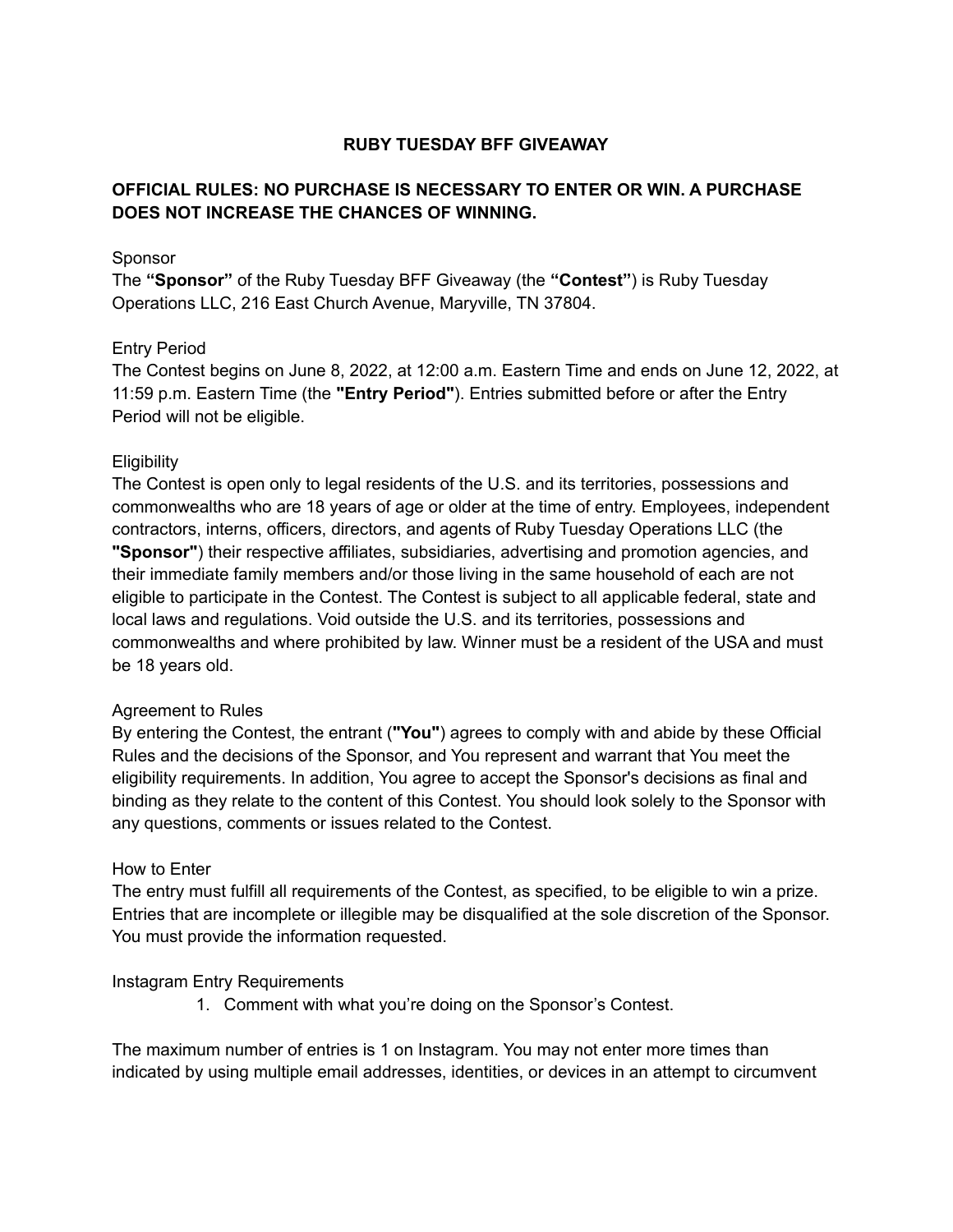the rules. If You use fraudulent methods or otherwise attempt to circumvent the rules of the Contest, your submission may be disqualified at the sole discretion of the Sponsor.

## **Prize**

Only the prizes listed below will be awarded in this Contest.

**One (1) Grand Prize Winners:** One (1) winner on Instagram will receive a \$100 Ruby Tuesday Gift Card (approximate retail value \$100 USD).

The Gift Card may be redeemed in place of U.S. dollars at any participating Ruby Tuesday location within the continental U.S., alcoholic beverages and taxes excluded. No cash value and cannot be redeemed at Hawaii, Guam, and international locations. Actual/appraised value of prize may differ at time of prize award. The specifics of the prize shall be solely determined by the Sponsor. No cash or other prize substitution shall be permitted except at the Sponsor's sole discretion. The prize is non-transferable. Substitution of the prize or transfer/assignment of the prize to others or request for the cash equivalent of the prize by the winner is not permitted. Any and all prize-related expenses, including without limitation any and all federal, state, and/or local taxes shall be the sole responsibility of the winner. Acceptance of the prize constitutes permission for the Sponsor to use the winner's name, likeness, and entry for purposes of advertising and trade without further compensation, except where prohibited by law.

### Odds of Winning

The odds of winning depend on the number of eligible entries received.

### Winner Selection and Notification

The winner will be selected from all eligible entries under the supervision of the Sponsor. The winner will be notified on or around June 15, 2022, by direct message or comment from @rubytuesday on Instagram. The Sponsor shall have no liability for the winner's failure to receive notices due to spam, junk email or other security settings or for a winner's provision of incorrect or otherwise non-functioning contact information. If the winner cannot be contacted, is ineligible, fails to claim the prize within 7 days from the time award notification was sent, or fails to timely return a completed and executed declaration and release as required, the prize may be forfeited and an alternate winner selected. Receipt of the prize by the winner is conditioned upon compliance with any and all federal, state, and local laws and regulations. Any violation of these Official Rules by the winner at the Sponsor's sole discretion will result in the winner's disqualification, and all privileges as winner will be immediately terminated.

# Rights Granted by the Entrant

By entering this content (e.g., photo, video, text, etc.), You understand and agree that the Sponsor and anyone acting on behalf of the Sponsor or its respective licensees, successors, and assigns, shall have the right, where permitted by law, to print, publish, broadcast, distribute, and use in any media now known or hereafter developed, in perpetuity and throughout the world, without limitation, your entry, name, portrait, picture, voice, likeness, image, statements about the Contest, and biographical information for news, publicity, information, trade,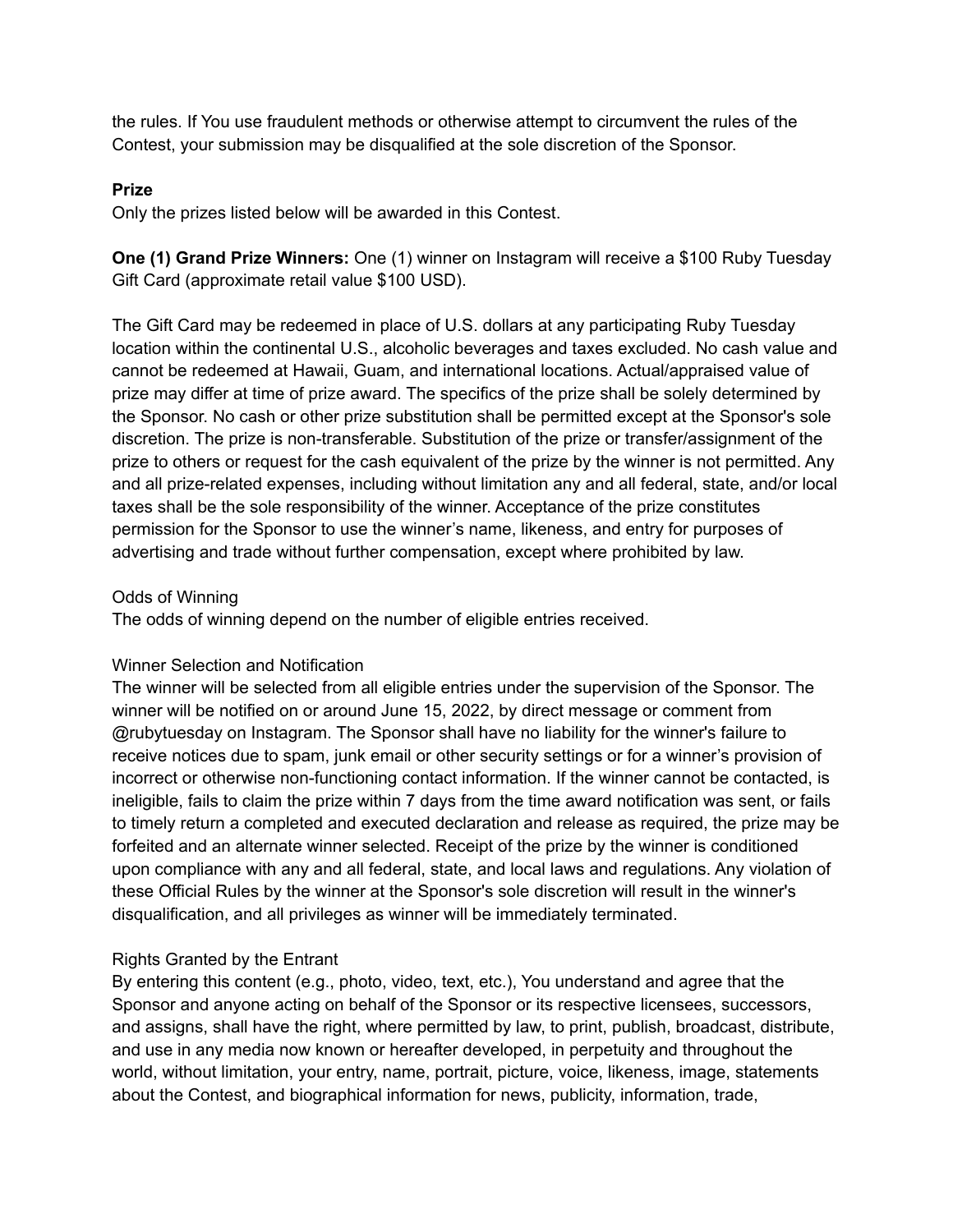advertising, public relations, and promotional purposes without any further compensation, notice, review, or consent. By entering this content, You represent and warrant that your entry is an original work of authorship, and does not violate any third party's proprietary or intellectual property rights. If your entry infringes upon the intellectual property right of another, You will be disqualified at the sole discretion of the Sponsor. If the content of your entry is claimed to constitute infringement of any proprietary or intellectual proprietary rights of any third party, You shall, at your sole expense, defend or settle against such claims. You shall indemnify, defend, and hold harmless Ruby Tuesday Operations LLC from and against any suit, proceeding, claims, liability, loss, damage, costs or expense, which Ruby Tuesday Operations LLC may incur, suffer, or be required to pay arising out of such infringement or suspected infringement of any third party's right.

# Additional Terms and Conditions

The Sponsor reserves the right, in its sole discretion, to cancel, terminate, modify or suspend the Contest should virus, bug, non-authorized human intervention, fraud, or other cause beyond the Sponsor's control corrupt or affect the administration, security, fairness, or proper conduct of the Contest. In such cases, the Sponsor may select a winner from eligible entries received before and/or after the action taken by the Sponsor if appropriate. The Sponsor reserves the right at its sole discretion to disqualify any individual who tampers or attempts to tamper with the entry process or the operation of the Contest or website or violates the Official Rules. The Sponsor has the right, in its sole discretion, to maintain the integrity of the Contest, to void entries for any reason, including, but not limited to: multiple entries from the same user from different IP addresses; multiple entries from the same computer in excess of that allowed by Contest rules; or the use of bots, macros, scripts, or other technical means for entering. Any attempt by an entrant to deliberately damage any website or undermine the legitimate operation of the Contest may be a violation of criminal and civil laws. Should such an attempt be made, the Sponsor reserves the right to seek damages to the fullest extent permitted by law.

### Limitation of Liability

By entering the Contest, You agree to release and hold harmless Ruby Tuesday Operations LLC and its subsidiaries, affiliates, advertising and promotion agencies, partners, representatives, agents, successors, assigns, employees, officers and directors from any liability, illness, injury, death, loss, litigation, claim or damage that may occur, directly or indirectly, whether caused by negligence or not, from (i) such entrant's participation in the Contest and/or such entrant's acceptance, possession, use, or misuse of any prize or any portion thereof; (ii) unauthorized human intervention in any part of the Contest; (iii) electronic or human error in the administration of the Contest or the processing of entries; (iv) technical errors of any kind, including, but not limited to, the malfunction of any computer, cable, network, hardware, or software, or other mechanical equipment; (v) the unavailability or inaccessibility of any transmissions, telephone, or internet service; (vi) printing errors; (vii) lost, late, postage due, misdirected, or undeliverable mail.

### **Disputes**